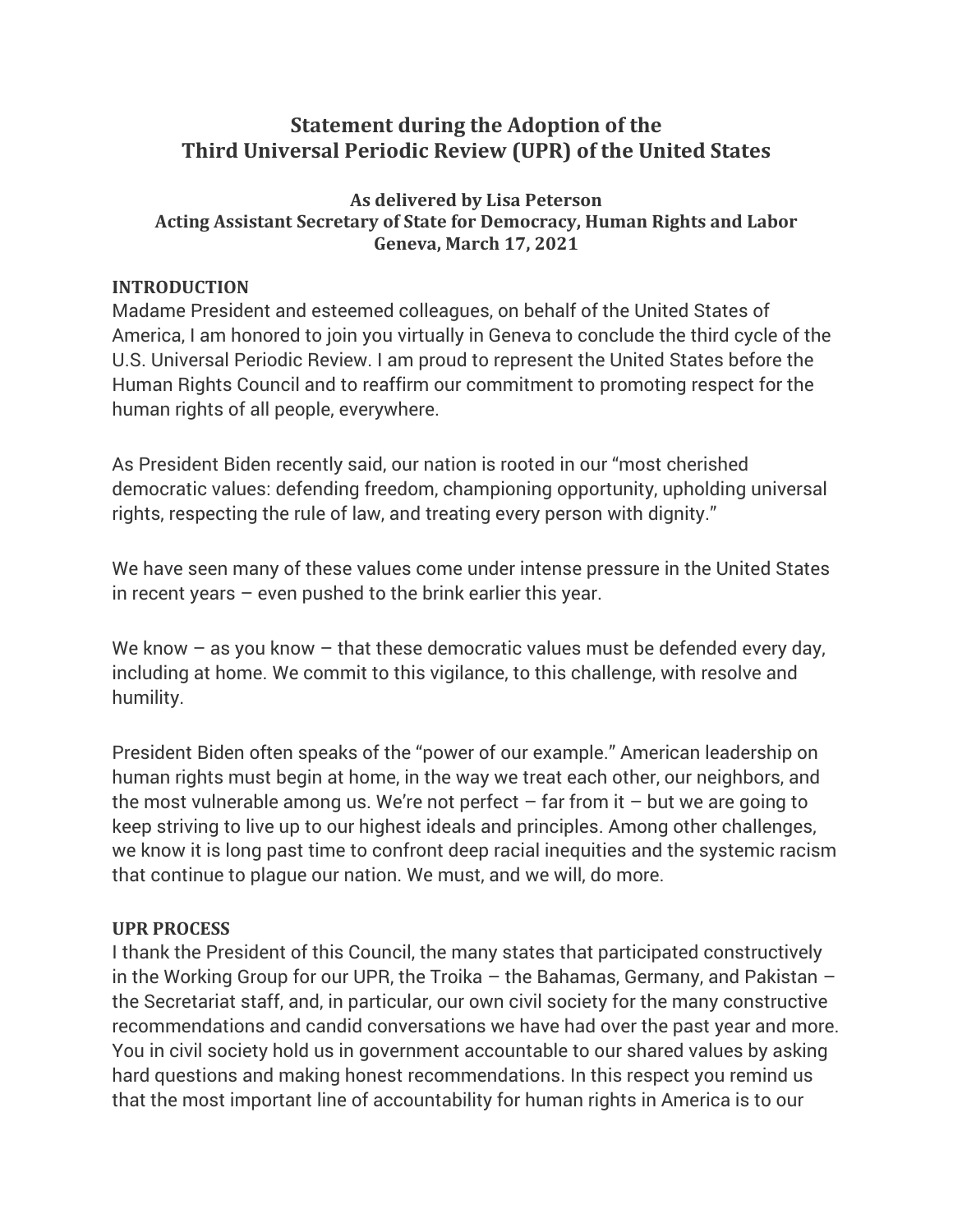own people. We welcome your participation in this process and thank you for your active engagement. In the coming weeks and months ahead, we look forward to working with you on the implementation of many of these recommendations. We hope other governments around the world also work closely with civil society organizations as they undertake their UPR reviews.

The U.S. government has carefully reviewed the 347 recommendations it received during this UPR review. We have accepted in whole or in part a total of 280 recommendations, or approximately 81%. We're very proud of this high number.

We have considered the substance of each recommendation. Our written submission responds to all recommendations and includes brief explanations for many of them.

Today I would like to summarize our approach in some key areas and address significant changes that have occurred since our presentation last November.

## **1. CIVIL RIGHTS/DISCRIMINATION**

I would like to begin by addressing recommendations concerning civil rights and discrimination. No issue is more central to the goals and policies of this administration than addressing systemic racism  $-$  forthrightly, honestly, and powerfully  $-$  and the legacy of discrimination in our country.

We support almost all of the recommendations we received in the area of civil rights and discrimination, including those from Argentina, Cambodia, Canada, the Republic of Korea, Costa Rica, Ecuador, China, Iceland, Togo, and others which recommended that we examine and eliminate practices and policies that marginalize racial and ethnic minorities and address police violence against members of minority communities, including African Americans. We also support inputs from Norway, the United Kingdom of Great Britain and Northern Ireland, Indonesia, and others, which recommended we identify best practices for the use of force by police and for improving the enforcement of laws that prohibit racial profiling and excessive use of force in policing.

Last summer, as protesters marched to demand justice following the tragic death of George Floyd, we were reminded, once again, of how pervasive systemic racism is in the United States and the urgent need to address it. What many Americans did not see, or had simply refused to see, could not be ignored any longer. Floyd's death was a flashpoint within a longstanding national conversation around police brutality against African-Americans and persons of color that galvanized a global call to end the injustices of systemic racism across the globe. We saw this very Council take up this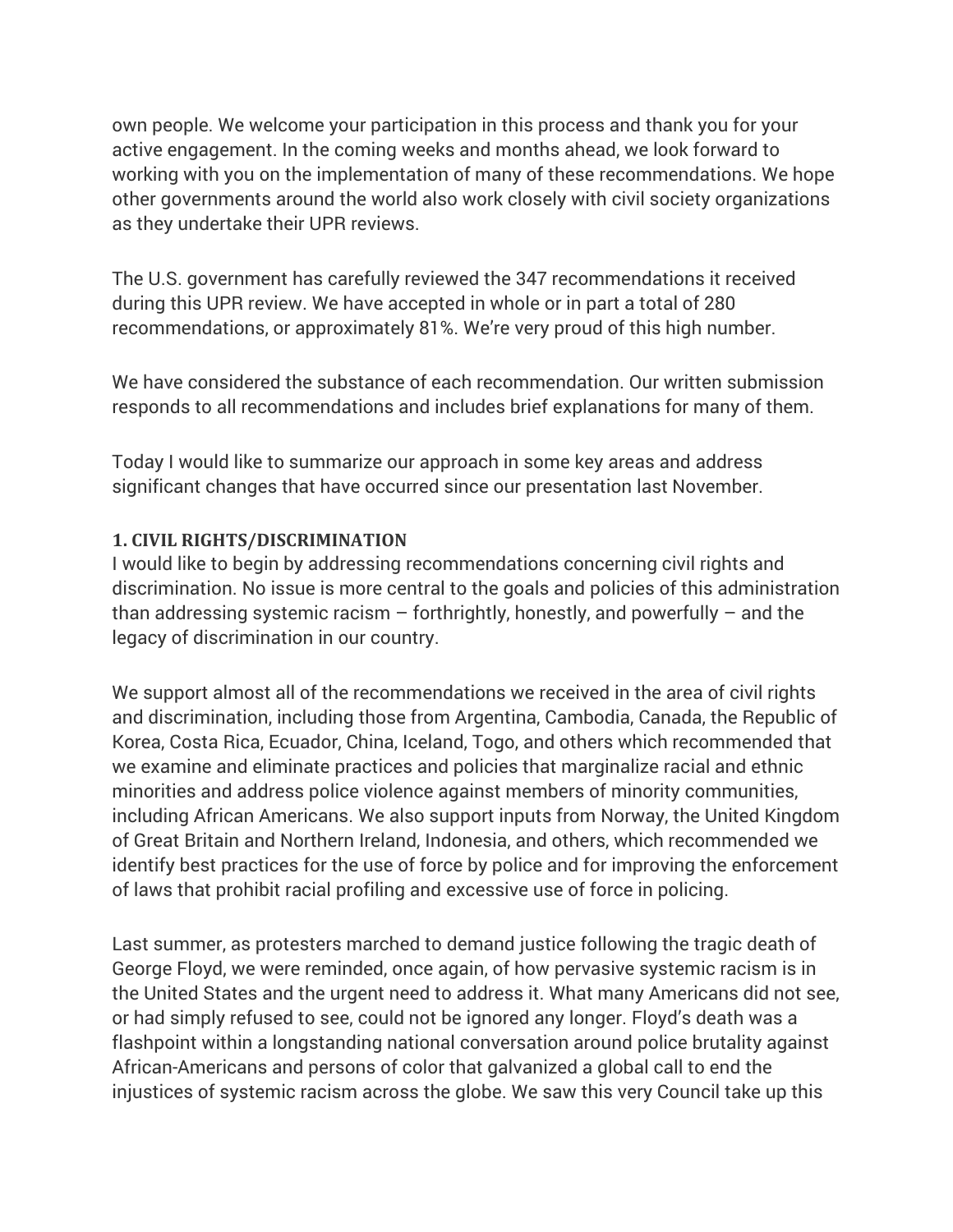issue last summer during its Urgent Debate on Racism. And in that regard, we welcome the High Commissioner's statement that the implementation of HRC resolution 43/1, stemming from that debate, will reflect and amplify the voices of victims, as well as their families and communities in all countries.

The United States is dedicated to eliminating racial discrimination and the use of excessive force in policing. The Department of Justice has issued guidance stating unequivocally that racial profiling is wrong and has prohibited racial profiling in federal law enforcement practices. Many states have done the same. Our Department of Justice prosecutes individual officers who violate someone's civil rights and investigates police departments that might be engaging in a pattern or practice of conduct that deprives persons of their rights. We also seek to proactively prevent discrimination or the use of excessive force by participating in increased training of federal, state, and local law enforcement officers across the country.

And now, as seen in the horrific events at the U.S. Capitol on January 6, there is a growing threat of domestic violent extremism that we must confront and we will defeat. In responding to this threat, the new Administration will be guided by the evidence and the law and will be steadfast in maintaining the United States' commitment to civil liberties. We know this is not an issue for America alone as other countries also confront growing nationalist chauvinist movements. We must work together on this important effort.

The notion of equal opportunity is the bedrock of American democracy, but for too many this ideal has not translated to reality simply because of the color of their skin. Entrenched disparities in our laws and public policies, and in our public and private institutions, have often denied that equal opportunity to individuals and communities.

We are committed to addressing this and making it right. On his first day in office, President Biden issued an Executive Order directing that the "Federal Government … pursue a comprehensive approach to advancing equity for all, including African-Americans, Latinos, Asian-Americans and Pacific Islanders, Native Americans and other persons of color, persons with disabilities, and LGBTQI+ communities and others who have been historically underserved, marginalized, and adversely affected by persistent poverty and inequality."

The need is particularly urgent during the COVID-19 pandemic, which exacerbated existing inequities. We are taking affirmative steps to end unequal provisions in housing policy that disproportionately affect persons of color, and we are extending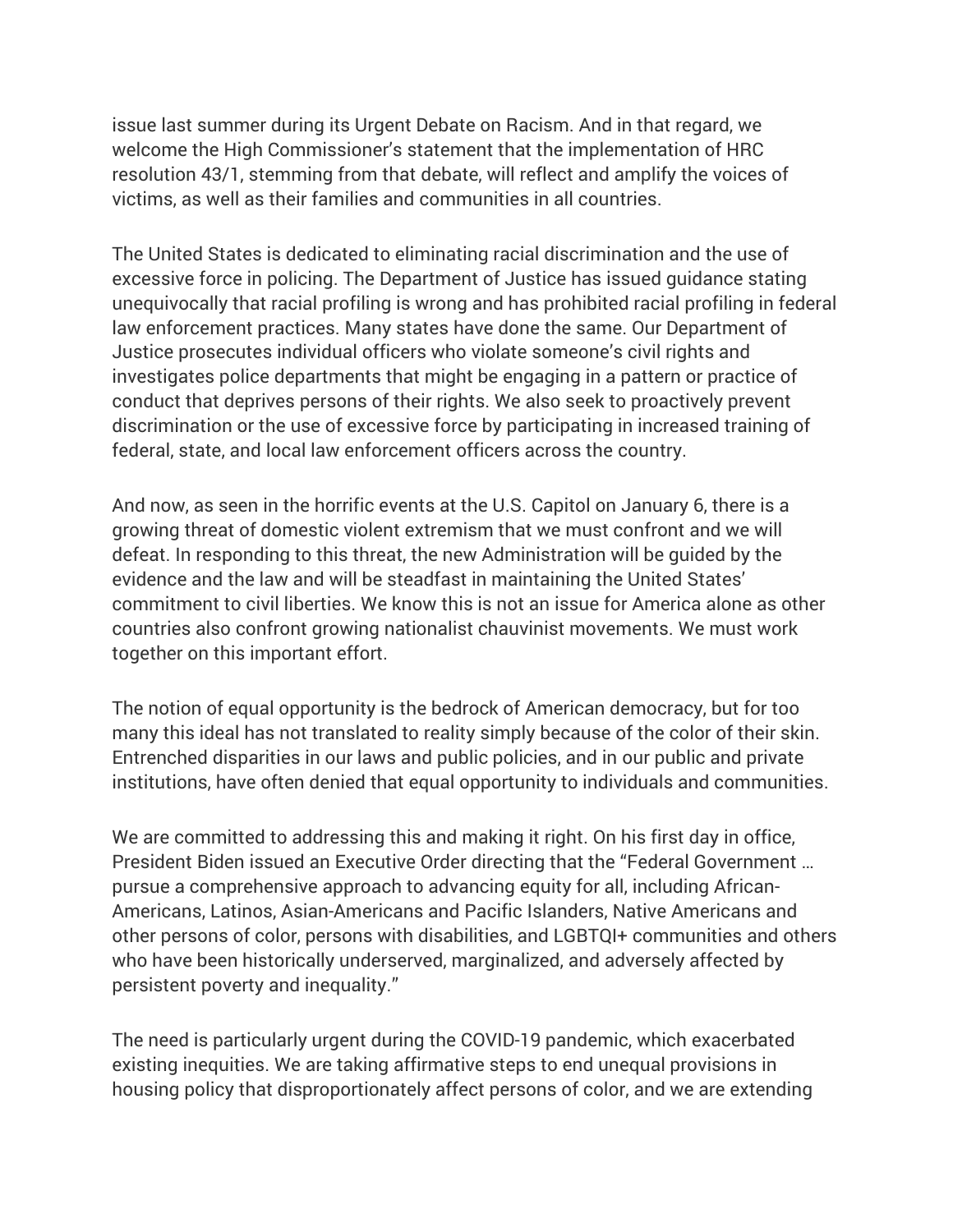the nation-wide eviction moratorium during COVID-19. We are tackling hate crimes against Asian Americans and Pacific Islanders spurred by the pandemic. We are extending a pause on repaying student loans, the economic burden of which falls disproportionately on people of color.

Many of the steps we are taking are intended to reverse policies that have served to divide America. We are reauthorizing mandatory anti-bias training across the federal government system, and we are ensuring the inclusion of all people present in the United States in the 2020 census, irrespective of their immigration status. We are preserving the Deferred Action for Childhood Arrivals (DACA) program and ending discriminatory bans on entry to the United States. And we are taking steps to end the federal government's reliance on private prisons – the beginning of a plan to reform an incarceration system that disproportionately affects people of color.

Several states, including Belgium, France, and Malta, asked us to do more to address discrimination against LGBTQI+ individuals. Others, including India, Moldova and Montenegro, asked us to better address gender-based discrimination.

Despite the extraordinary progress we have made securing equal rights for LGBTQI+ individuals, discrimination is still rampant in many areas of our society. This Administration believes that every person should be treated with respect and dignity and should be able to live without fear, no matter who they are or whom they love, and that all persons should receive equal treatment under the law, no matter their gender identity or sexual orientation. That is why, on his first full day in office, President Biden issued an executive order directing federal agencies to develop a plan to fully implement laws that prohibit discrimination on the basis of sex, sexual orientation, or gender identity. He followed up just a few days ago, on March 8, by establishing the White House Gender Policy Council, which will further advance gender equity and equality, including for those in marginalized and underserved communities. And on January 25, 2021, the President issued an executive order ensuring that transgender individuals who wish to serve in the United States military shall be able to do so openly and free from discrimination.

This Administration believes in the advancement of gender equality and women's and girl's empowerment, including promoting their sexual and reproductive health and rights, both in the United States and globally. We received and supported a number of recommendations from Norway, Canada, Austria, Mexico, and others related to sexual and reproductive health and rights.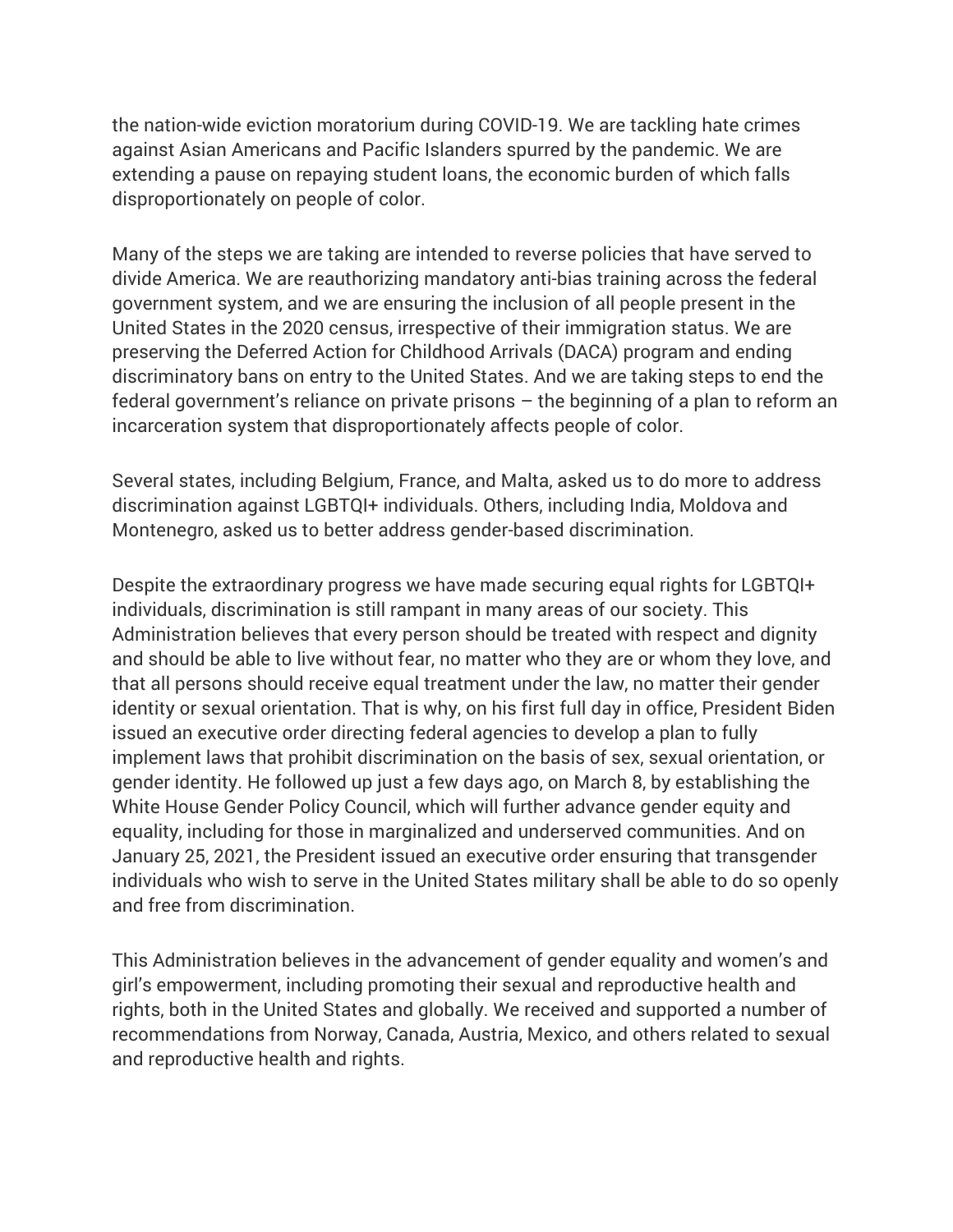On January 28, 2021, President Biden issued the Presidential Memorandum on Protecting Women's Health at Home and Abroad, which revoked the January 23, 2017 Presidential Memorandum on the "Mexico City Policy," and also directed the withdrawal of U.S. co-sponsorship and signature from the Geneva Consensus Declaration. These steps will help improve the lives of women and girls by increasing their access to critical health services.

## **2. MIGRATION/CHILD SEPARATION POLICY**

I wish to turn now to our second broad focus. President Biden has stated that "immigration is an irrefutable source of our strength and is essential to who we are as a nation." For generations, immigrants have come to the United States with little more than the clothes on their backs, hope in their hearts, and a desire to claim their own piece of the American Dream. These mothers, fathers, sons, and daughters have made our nation better and stronger.

We accepted numerous recommendations from Peru, Thailand, El Salvador, Slovenia, Zambia, Cuba, Fiji, Ghana, Nicaragua, and others related to enhancing efforts to protect the rights of migrants, and migrant children in particular.

On the very day he was inaugurated, President Biden took the first steps in a broad, whole of government effort to reform our immigration system, including sending to Congress legislation that creates a pathway to citizenship for nearly 11 million undocumented immigrants living in and contributing to our country. The President's strategy is centered on the basic premise that our country is safer, stronger, and more prosperous with a fair, safe, and orderly immigration system that welcomes immigrants, keeps families together, and allows everyone – both newly arrived immigrants and people who have lived here for generations – to fully contribute to our country.

President Biden has condemned the human tragedy of using U.S. immigration laws to intentionally separate children from their parents or legal guardians. The Biden Administration has rescinded the zero-tolerance policy and will protect family unity. On February 2, the President established an Interagency Task Force on the Reunification of Families that will bring families back together and provide them the relief, resources, and services they need to heal.

The United States is committed to safe, humane, and lawful immigration enforcement, including protecting family unity and strengthening the protection of human rights of non-citizens in immigration detention, as well as appropriate use of alternatives to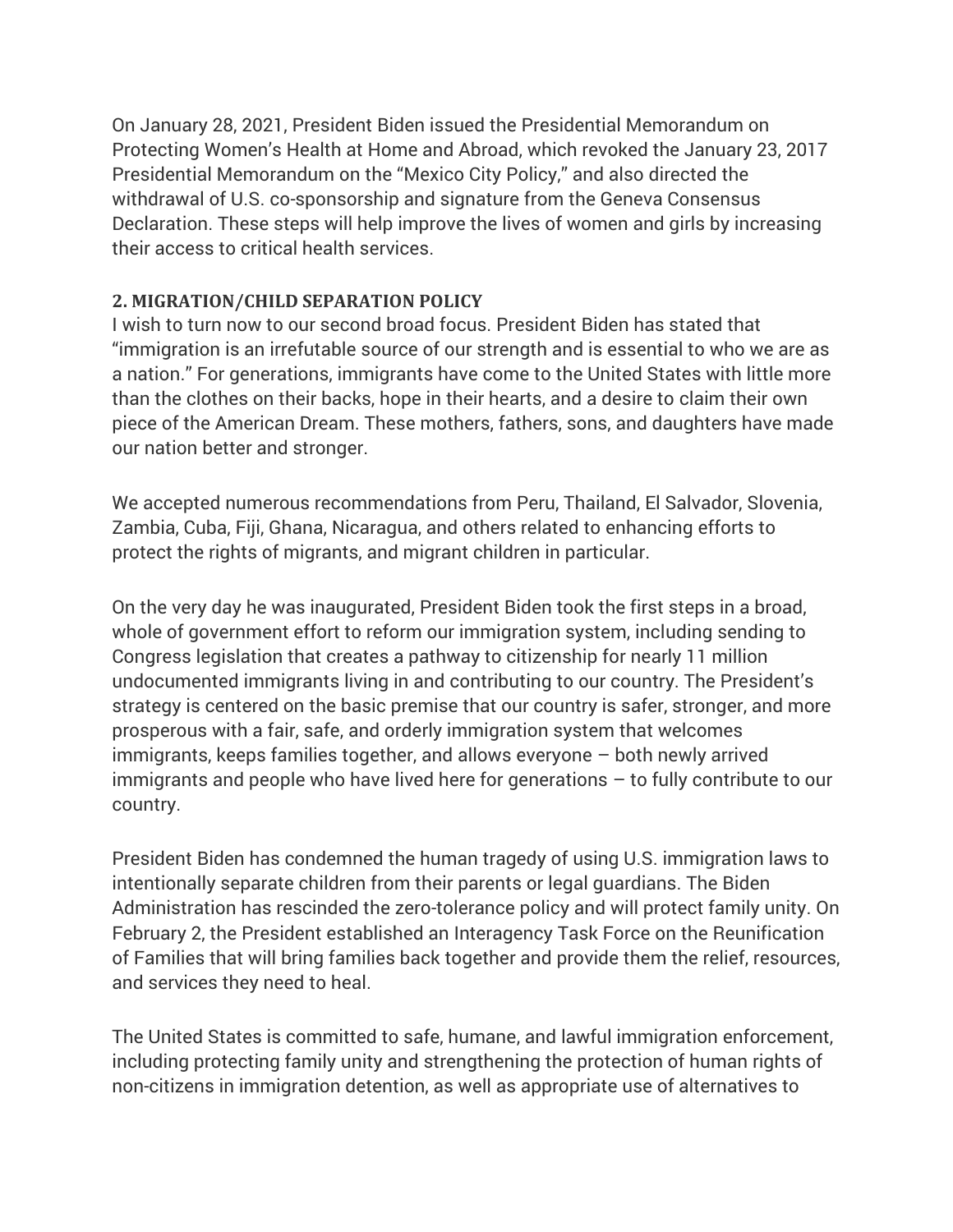detention. The United States will seek to ensure that children entering the United States are not separated from their families, except in the most extreme circumstances where a separation is clearly necessary for the safety and well-being of the child or is required by law. The United States provides care and placement in the least restrictive setting for unaccompanied children who enter the United States without a parent or legal guardian and works to expeditiously reunify them with parents or other loved ones in the United States.

It is also a priority of the Biden Administration to reinstate the safe and orderly reception and processing of arriving migrants and asylum seekers. Beginning on February 19, the Department of Homeland Security began the first phase in this effort by processing into the United States people who had been returned to Mexico under the Migrant Protection Protocols pending their removal hearings. This latest action is another step in our commitment to reform immigration policies that do not align with our nation's values.

### **3. CRIMINAL JUSTICE**

A third major set of recommendations concerned criminal justice in our country. While our federal system consists of an array of different sub-national entities, each responding to the needs of and beholden to the people of different jurisdictions, all are subject to the U.S. Constitution and committed to the goal of administering justice equally and fairly.

We received recommendations from 33 countries concerning the administration of capital punishment at the State and Federal level.

While we respect those who make these recommendations, they reflect continuing differences of policy, not differences about what the United States' international human rights obligations require.

However, to those who desire as matter of policy to end capital punishment in the United States, I note that President Biden supports legislatively ending the death penalty at the federal level and incentivizing additional states to follow the federal government's example. Further, I note that since the last U.S. UPR, five states have acted to abolish the death penalty, either through new legislation or judicial decision.

## **4. RIGHTS OF INDIGENOUS PEOPLES**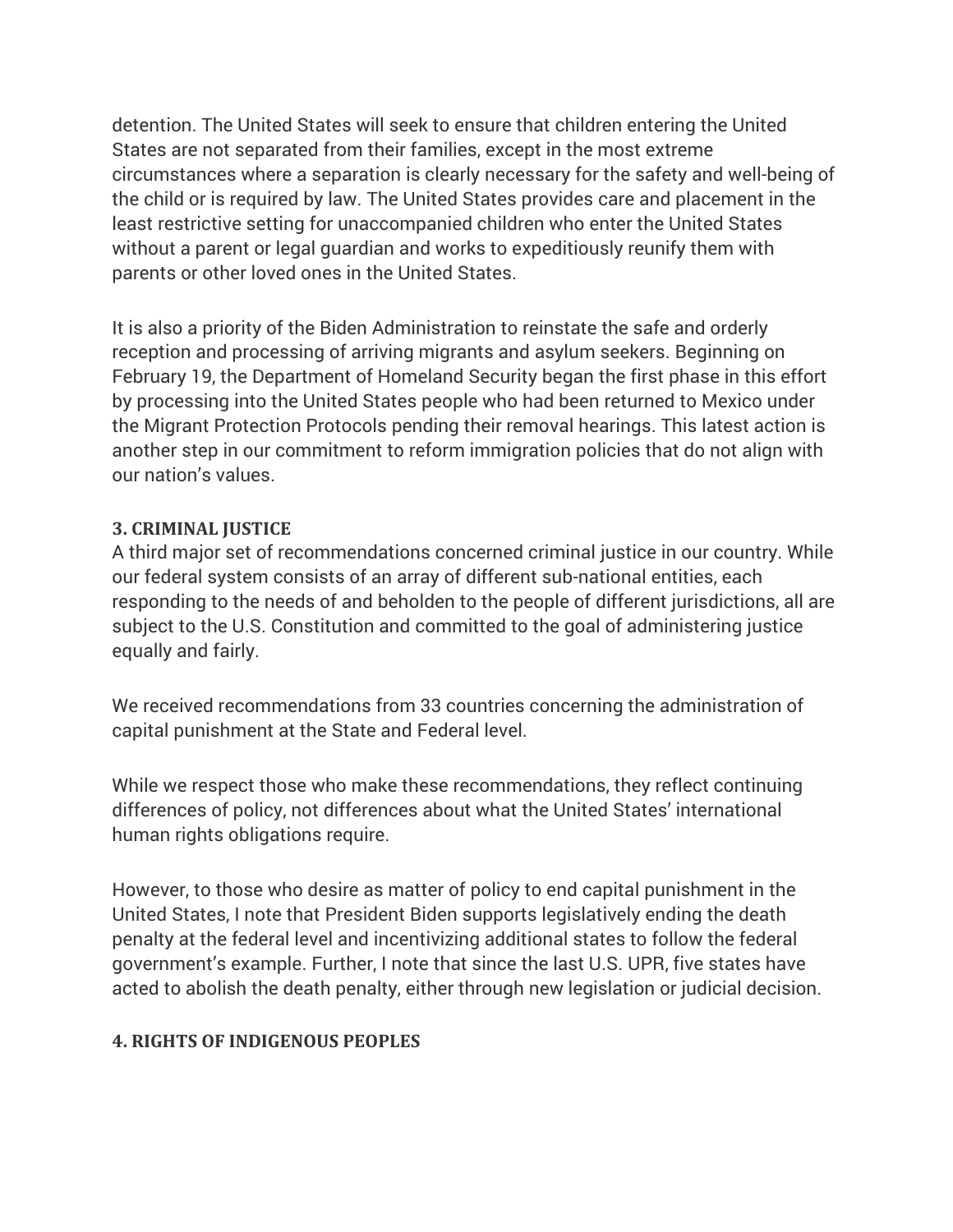In a fourth area, we received and support a number of recommendations urging us to continue promoting and protecting the rights of indigenous peoples and their members, including recommendations from Azerbaijan, Kenya, and Paraguay.

The United States recognizes past wrongs and is committed to working with tribal governments to address the many issues facing their communities. President Biden has issued a Memorandum that calls on federal agencies to develop detailed plans for implementing existing policies regarding consultation with tribes.

It is a priority of the Biden Administration to make respect for Tribal sovereignty and self-governance, commitment to fulfilling Federal trust and treaty responsibilities to Tribal Nations, and meaningful consultation with Tribal Nations cornerstones of Federal policy.

## **5. NATIONAL SECURITY**

In the area of national security, we supported recommendations from France and others regarding the Guantanamo Bay detention facility.

The United States intends to continue the work of the Obama Administration in finding a resolution to the issue of the Guantanamo Bay detention facility that comports with our values as a country. The Administration is now engaged in an interagency review to see how that goal can best be accomplished.

## **6. TREATIES/INTERNATIONAL MECHANISMS**

The largest group of recommendations  $-$  the sixth category I will discuss here today  $$ concern ratification of treaties and engagement with international mechanisms.

We support a number of recommendations asking us to consider ratifying additional human rights treaties, including the Convention on the Elimination of Discrimination Against Women, the Convention on the Rights of Persons with Disabilities, the International Labor Organization's Convention #111, and the Convention on the Rights of the Child.

The fact that we have not ratified these treaties should not be seen as an indication that we do not support their goals. But, as many of you know, under our Constitution, treaty ratification requires approval not only by the Executive Branch, but also a twothirds supermajority of our Senate. The Biden Administration will continue to review how we can approach ratification of these treaties.